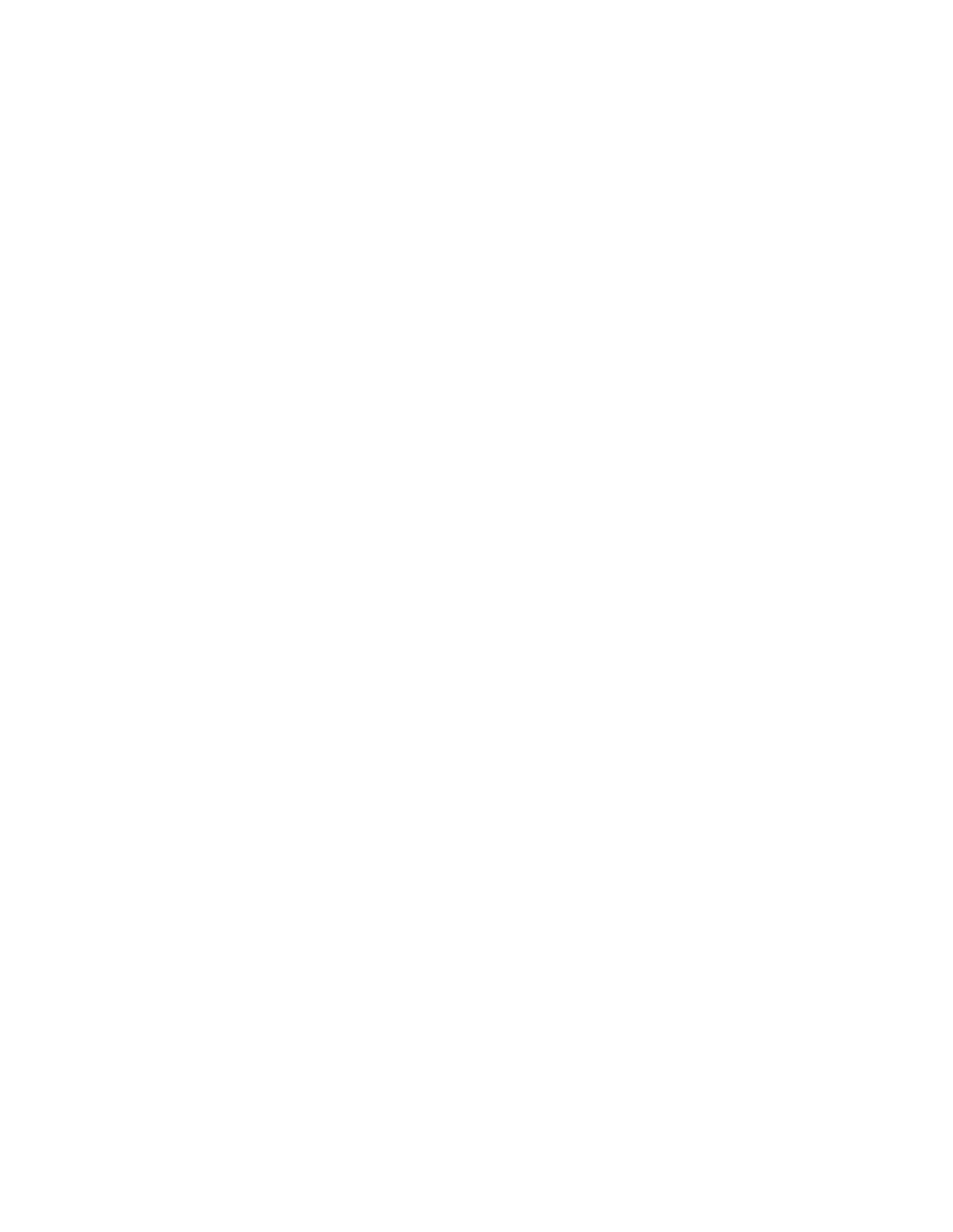# **Dr. Cathcart Smith**

Smith Medical Clinic was established in 1985 by Dr. Cathcart Smith and his wife Nancy in an 8-foot wide trailer with office and medical equipment from Dr. Smith's former medical office. Initially, Dr. Smith recruited five retired doctors and a dozen nurses to volunteer at the Clinic. This volunteer model has become a Smith Clinic tradition. Today, over 200 volunteers, aided by a small, parttime staff and financial support from our community, provide complete medical care for over 2,000 low-income, uninsured, Georgetown County residents a year for less than \$250 per patient per year.

*" For years, I had suggested to many retirees who had come under my care that they should consider retiring to something rather than from something."*

# **Contact Us**

Call for information about our services and volunteer opportunities.

**Smith Medical Clinic;**  99 Baskervill Drive Pawleys Island, SC 29585

1101 Highmarket Street Georgetown, SC 29440

 (843) 237- 2672 www.smithfreeclinic.org



**Smith Medical Clinic, Inc.** 99 Baskervill Drive Pawleys Island, SC 29585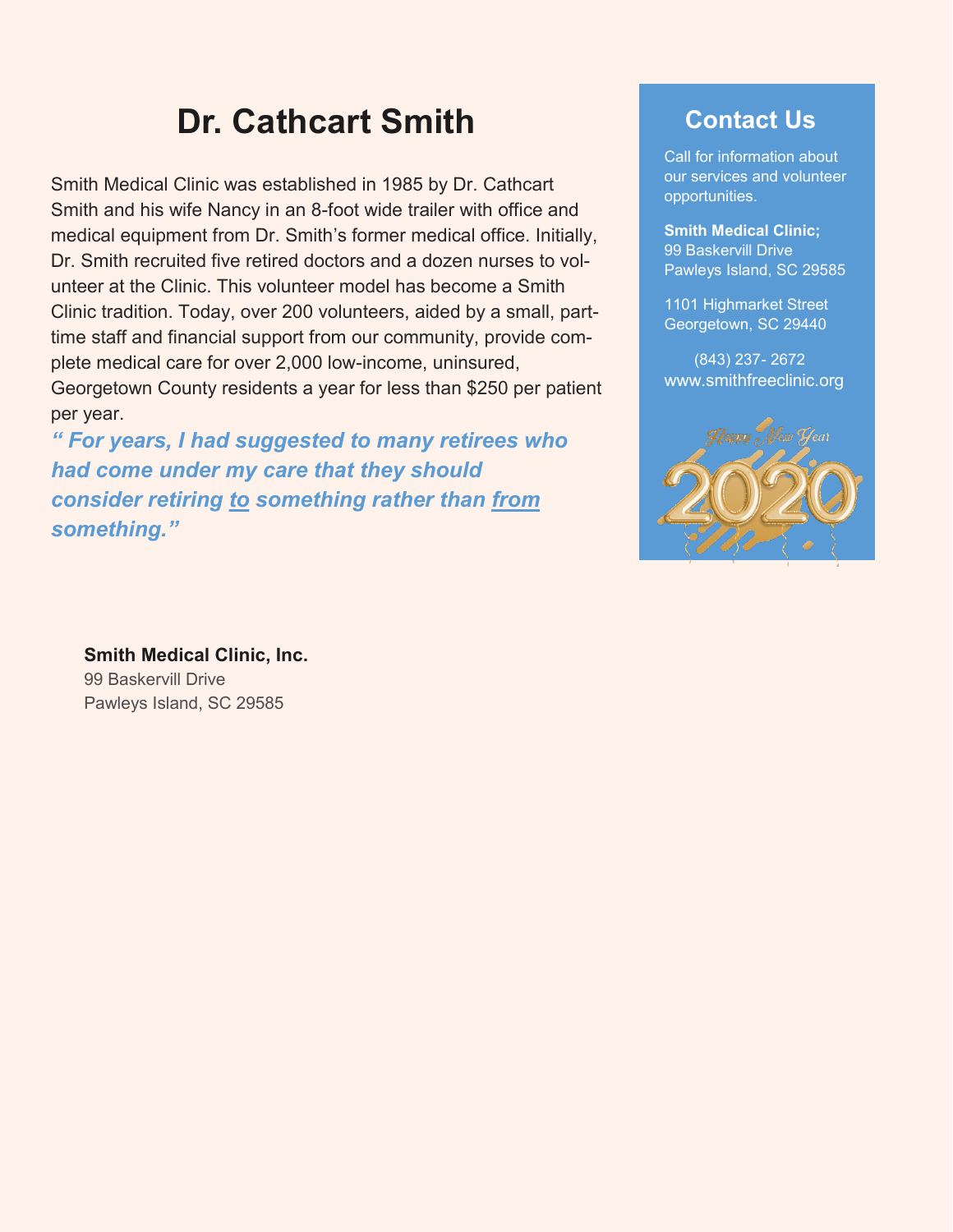

### **Happy New Year!** January, 2020

#### **" Cheers to a new year and another chance for us to get it right. "** - **Oprah Winfrey**

From the Executive Director



Thanks to our generous donors, we just completed another amazing year at Smith Medical Clinic, providing care for over 2,100 patients in 8,200 visits.

I'm always proud to report our statistics that show that patients are getting healthier. In 2019, we saw a 20-33% increase in the number of patients who have their diabetes, blood pressure and cholesterol under control. Our providers, nurses, health coaches and

health educators are making a difference in the lives of these patients.

For those that follow SMC, you know it's not always a prescription or a procedure. SMC is addressing non-medical barriers to health with creative solutions such as:

A diabetic patient with foot ulcers suffering in 117-degree heat in his mobile home received a window air conditioner.

A homeless patient with no means of transportation received a bicycle.

Thanks to Dina Wells, Operations Director and a grant from the Mustard Seed Foundation, patients in need got safe, dependable transportation to medical appointments via Uber and LYFT

A patient is no longer sleeping in her car thanks to a rent deposit paid by SMC.

Patients with sleep apnea are sleeping better thanks to SMC-provided CPAPs.

Families in crisis received grocery store gift cards to supplement food bank donations.

2 SC Work clients and 1 nursing student got on-the-job experience and mentoring at SMC.

Three diabetic patients got diabetic shows to help them avoid foot ulcers

36 homeless patients received clinic cell phones that allow them to stay connected with health care providers, employers, friends and family.

I am excited about 2020, where we will continue to increase needed medical services and expand our ability to address non-medical barriers to health for our patients. Stay tuned for more details in future newsletters. As always, thank you for your continuing support.

### Michael Coward

**The clinic lost a great friend, Michael Coward on December 7th.** 

**Michael Coward and his wife, Janice, established the Coward Family Vision Center at SMC many years ago. Since** 



**the vision center was established, I have had the great pleasure of meeting annually with Michael and Janice regarding our progress. Always gracious and kind, I enjoyed reviewing the numbers and outcomes with he and Janice. A brilliant businessman, Michael would dig deeply into the information to ensure that the clinic was truly delivering value to those we serve. Perhaps because he had his own vision challenges, it seemed critically important to him that we serve as many people as possible. He was always thrilled to hear about those cases where early detection and intervention saved someone's sight – and we shared plenty of those successes over the years. I will miss his kindness and desire to help others.** 

**Our deepest sympathy goes out to his wife, Janice, their children and grandchildren**.

.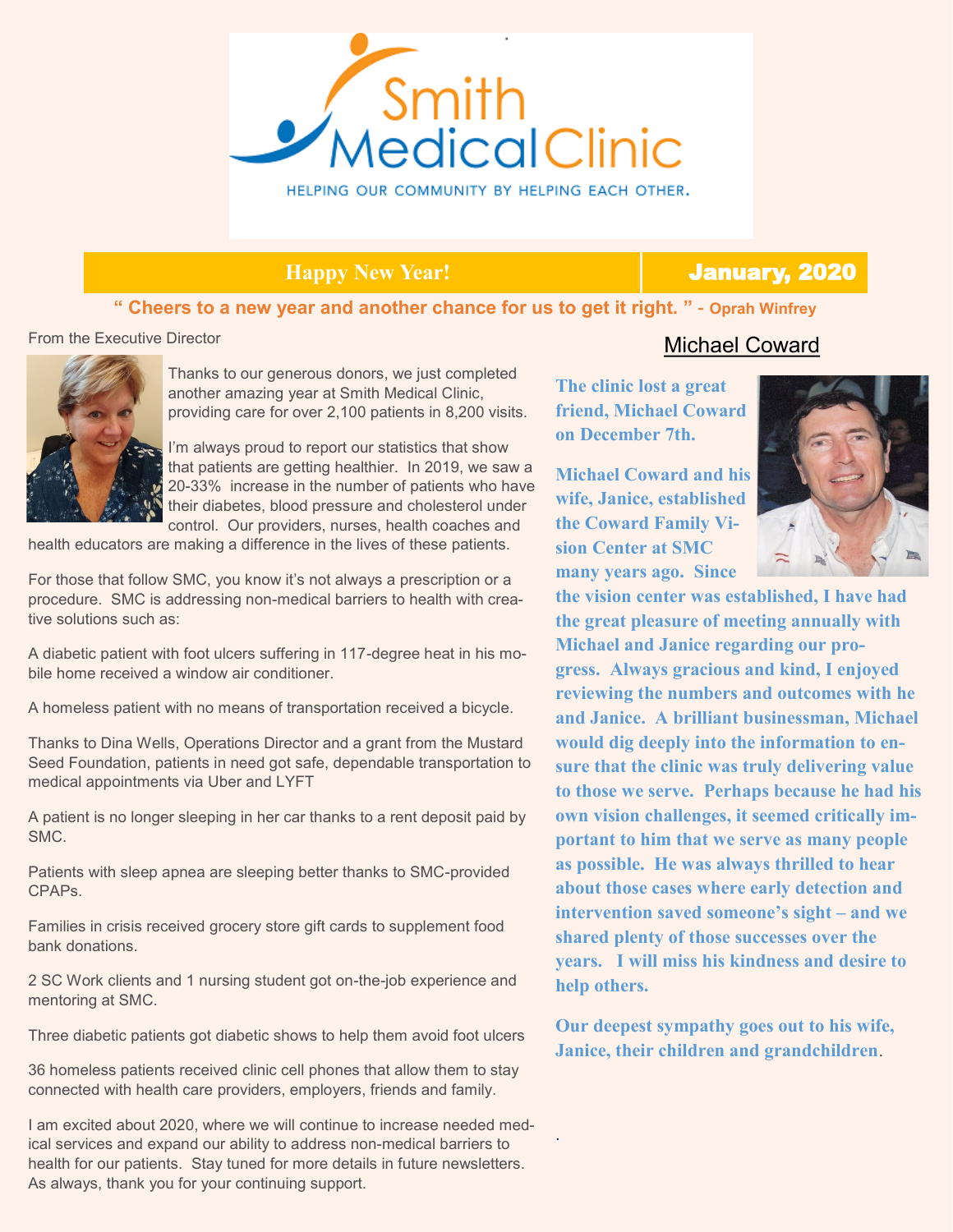#### FINANCIAL FOCUS

#### Estate Plans Can Help You Answer Questions About the Future

#### Article 10 – July 8, 2019

The word "estate" conjures images of great wealth, which may be one of the reasons so many people don't develop estate plans – after all, they're not rich, so why make the effort? In reality, though, if you have a family, you can probably benefit from estate planning, whatever your asset level. And you may well find that a comprehensive estate plan can help you answer some questions you may find unsettling – or even worrisome.

#### Here are a few of these questions:

• **What will happen to my children?** With luck, you (and your co-parent, if you have one) will be alive and well at least until your children reach the age of majority (either 18 or 21, depending on where you live). Nonetheless, you don't want to take any chances, so, as part of your estate plans, you may want to name a guardian to take care of your children if you are not around. You also might want to name a conservator – sometimes called a "guardian of the estate" – to manage any assets your minor children might inherit.

**• Will there be a fight over my assets?** Without a solid estate plan in place, your assets could be subject to the time-consuming, expensive – and very public – probate process. During probate, your relatives and creditors can gain access to your records, and possibly even challenge your will. But with proper planning, you can maintain your privacy. As one possible element of an estate plan, a living trust allows your property to avoid probate and pass quickly to the beneficiaries you've named.

**• Who will oversee my finances and my living situation if I become incapacitated?** You can build various forms of protection into your estate planning, such as a durable power of attorney, which allows you to designate someone to manage your financial affairs if you become physically or mentally incapacitated. You could also create a medical power of attorney, which allows someone to handle health care decisions on your behalf if you become unable to do so yourself.

• **Will I shortchange my family if I leave significant assets to charities?** Unless you have unlimited resources, you'll have to make some choices about charitable gifts and money for your family. But as part of your estate plans, you do have some appealing options. For example, you could establish a charitable lead trust, which provides financial support to your chosen charities for a period of time, with the remaining assets eventually going to your family members. A charitable remainder trust, by contrast, can provide a stream of income for your family members for the term of the trust, before the remaining assets are transferred to one or more charitable organizations.

As you can see, careful estate planning can help you answer many of the questions that may be worrying you. Be aware, though, that certain aspects of estate planning, especially those related to living trusts and charitable trusts, can be complex, so you should consult your estate-planning attorney or qualified tax advisor about your situation. But once you've got your plans in place, you should be able to face the future with greater clarity and confi-

dence.

*This article was written by Edward Jones for use by your local Edward Jones Financial Advisor. Edward Jones, its employees and financial advisors are not estate planners and cannot provide tax or legal advice .*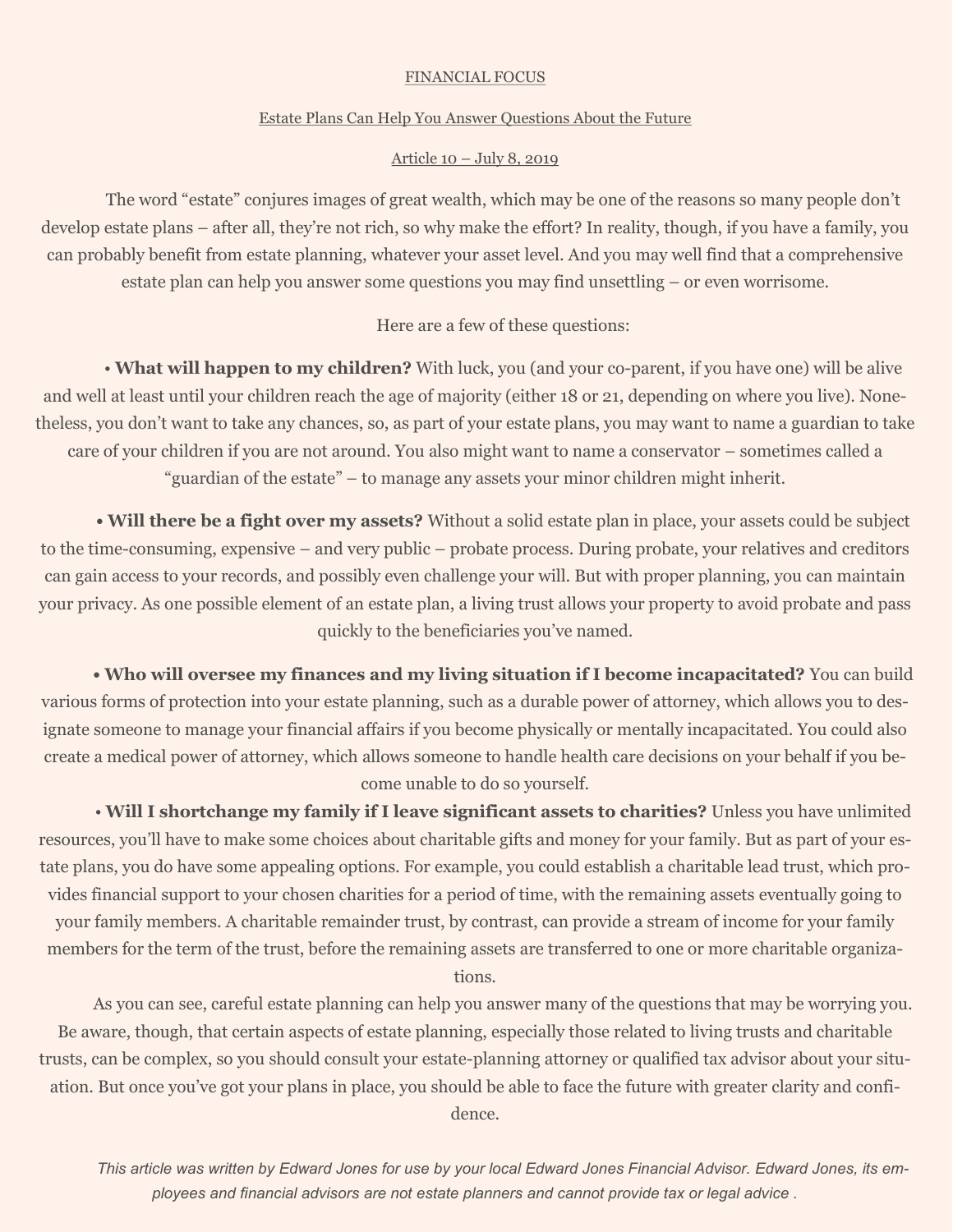# *Annual Patient Partners Cont..*

**Carolyn Montagne Richard and Sandra Moore Jim and Peggy Morgan Cissy Murdaugh Clint and Val Myers Fred and Cheryl Newby Joan Noble Jerry and Kim Oakley William and Deborah O'Brien Kevin and Linda O'Connor Bob and Jean Oliver George and Pat Orr Jamin Ortiz Bill and Alice Otis Herman and Sally Overcash Marion and Janet Parsons Carolyn Perry Cynthia Phillips Elisabeth Philo John and Rosemary Plesha Shirley Ray Peter and Linda Raymond Scott Reed Robert and Elizabeth Rieker Tom Riley Dan and Sharon Roach Steve and Jean Rothrock Donald and Janel Rowland Tom and Isabelle Rowland Nicholas and Judy Rummo**

**John and Geales Sands Frances P. Bunnelle Foundation Jim and Rebecca Schaper Reinhardt and Waltraud Schindler James and Donna Schmidt Dick and Maryanne Schwab Judy Schwarzmann David & Ginger Scott Caroline Seitz Dale and Angie Short Becky Sparrow James and Amy Swartz Ronald and Denise Talbert Michael Thomas William and Christine Thompson Michael and Celie Travis Olin and Linda Warren Bruce and Holly Watts Susan Webb Dina Wells Benton and Elisabeth Williamson Dale and Mary Witt Phyllis Wrigglesworth Owen and Dawn Wright In Memory of:** *Calvin Hughes*

*Abraham Nelson Alfred Adams Alma Goehres Amelia Arthur McFaddin Annette Sweeney*

*Bill Perry Brandon Vaughn Madden Cathcart and Nancy Smith Charles and Frances Smith Christy and Josie Cliff Smith David Charles May Doug Reid Dr. Canon Beverly Currin Dr. Ed Vaden Dr. Putt Pryor Eleanor Armstrong Eleanor Laprade George Vickery Gerry Kenyon Gwen Orth Jesse and Pearl Lee, and Mildred Dyches John Erman John Robinson Marion Rogers Coxe, Jessie Coggeshall Rogers, Mary Rogers Field, and Bachman Smith, III Mary Jane Hughes Melvin Green Nauss Michael Coward Nancy Braman Neil Gallagher Paul Noble Robert Wrigglesworth Rosellen Wimsatt Tom Charleson Tootie Baroody William Thomas Conroy Mildred McLaurin Tinker Rybolt*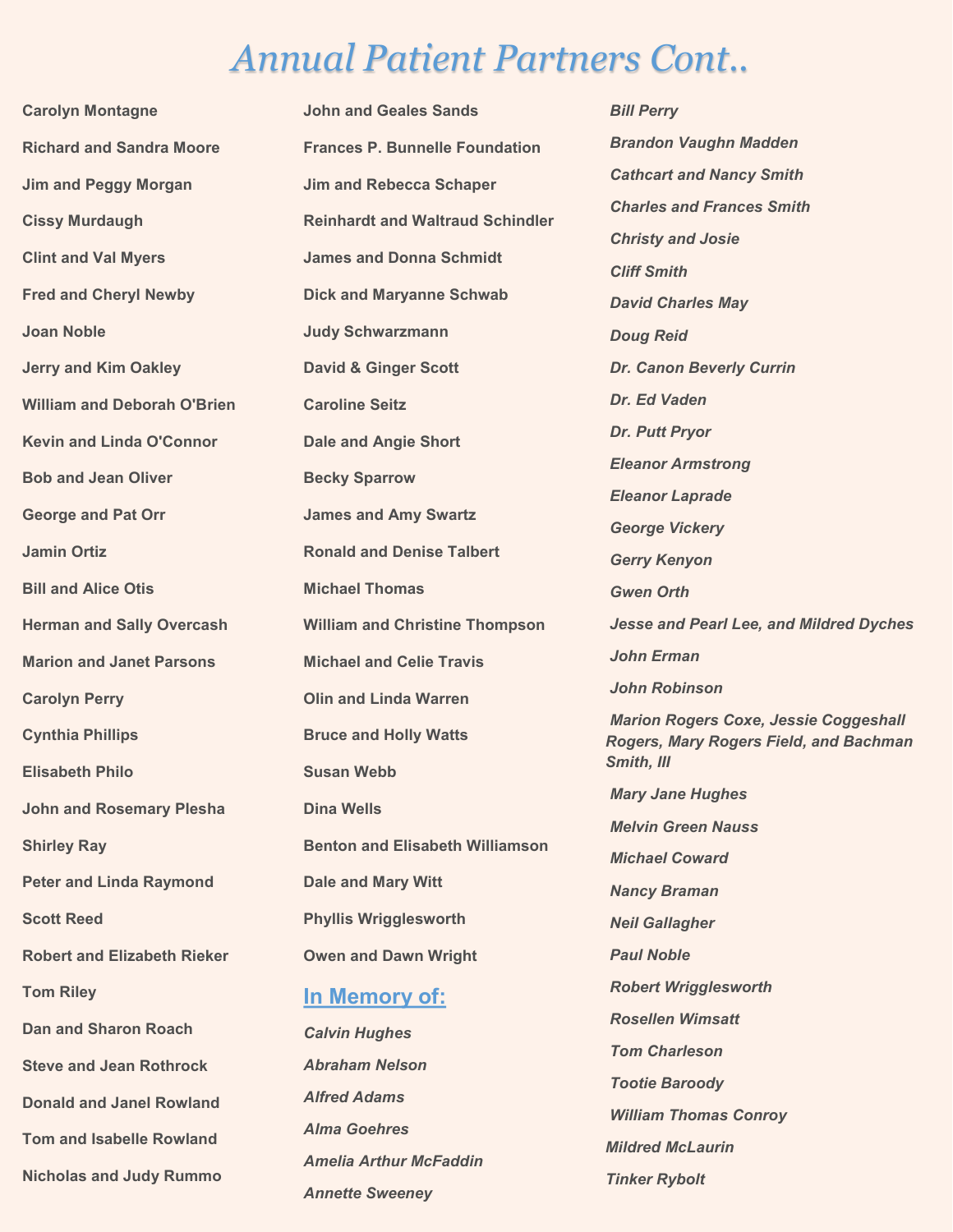# *Annual Patient Partners*

**William Gilfillin Foundation Tanya Ackerman Bruce and Kathy Allan Paul and Jackie Amthauer Alex Barron John and Barbara Bartha Suzi Bateman Wendy Belser Larry and Joan Bertolucci Mike Bivona Douglas and Margret Bloom Tate and Marcia Bowers Charlie and Sally Brodhead John and Marty Brownlow Thomas and Susan Bruns Sandy and Susan Burns Mike and Elizabeth Calabrese Henry Thomas and Emilie Carey Art Cates Nancy Cave Steve and Brenda Chapman Mary Anne Charlson Warner and Carol Cole Robert and Kathy Cox Nelson and Mary Crichton Lucille Jones and Julia Cripps John and Jean Cross Hal and Kathy Crosswell Dorothy D'Ambrosio Rick and Bonnie Danser Thomas and Elizabeth Davis Daryll Degraaf and Lavonne Wieringa**

**Charles and Eileen DeLorme Victor Diaz-Gonzales and Aixa Rodriguez-Mariani Tucker Dieter Darrel and Joan Dore Anne Duncan Suzanne Edkins Carl Eggiman Harriett Enzor Walker Family Anne and John Faul Joseph and Sandra Fee Philip and Meg Filiatrault David Fink Carl and Lois Fisher Patrick and Tracie Fisher Vicki Flathers Freeport McMoRan Foundation Walter and Winnie George Roger and Nancy Goedtel Carolyn Gonyea Emerson and Jane Gower Vicki Grant Kenneth and Joy Griffith Brian and Gloria Haas Jo Ann Hall Robert Harper Frank And Nancy Hawkins Jason and Trava Hendrix Jeffrey and Michelle Herwig Marianne Hight Georgetown Lions Club Wayne and Barbara Hinman**

**Rock and Lib Hinson Oma Hodges Neal and Paula Holmes David Hood Bill and Anne Marie Hoyle Bill, Laura and Carter Huffman Gail Huffman-Joley Fred Leuthauser and Kathleen Hughes Henry and Betty Jobe Rudolph Johnstone Louis Jones Larry and Kathy Judge Catherine Kelley Tom and Theresa Kendrick Jim and Cissy Knapp Catherine Kremzner William and Cindy Lapworth Bob & Cindy LoCasale Richard and Pamela Mahany Paul and Sharon Malone Jan Mashman Chet and Diane Maslowski Luke and Gayle McCain Dick and Carol McCann Susan McClure Sharon McCullough Don and Georgia McDowell Frank and Sybil McLaurin Steve and Dotti Meixel Lee and Anna Milling John and Diana Milner Thomas and Mary Sue Molnar**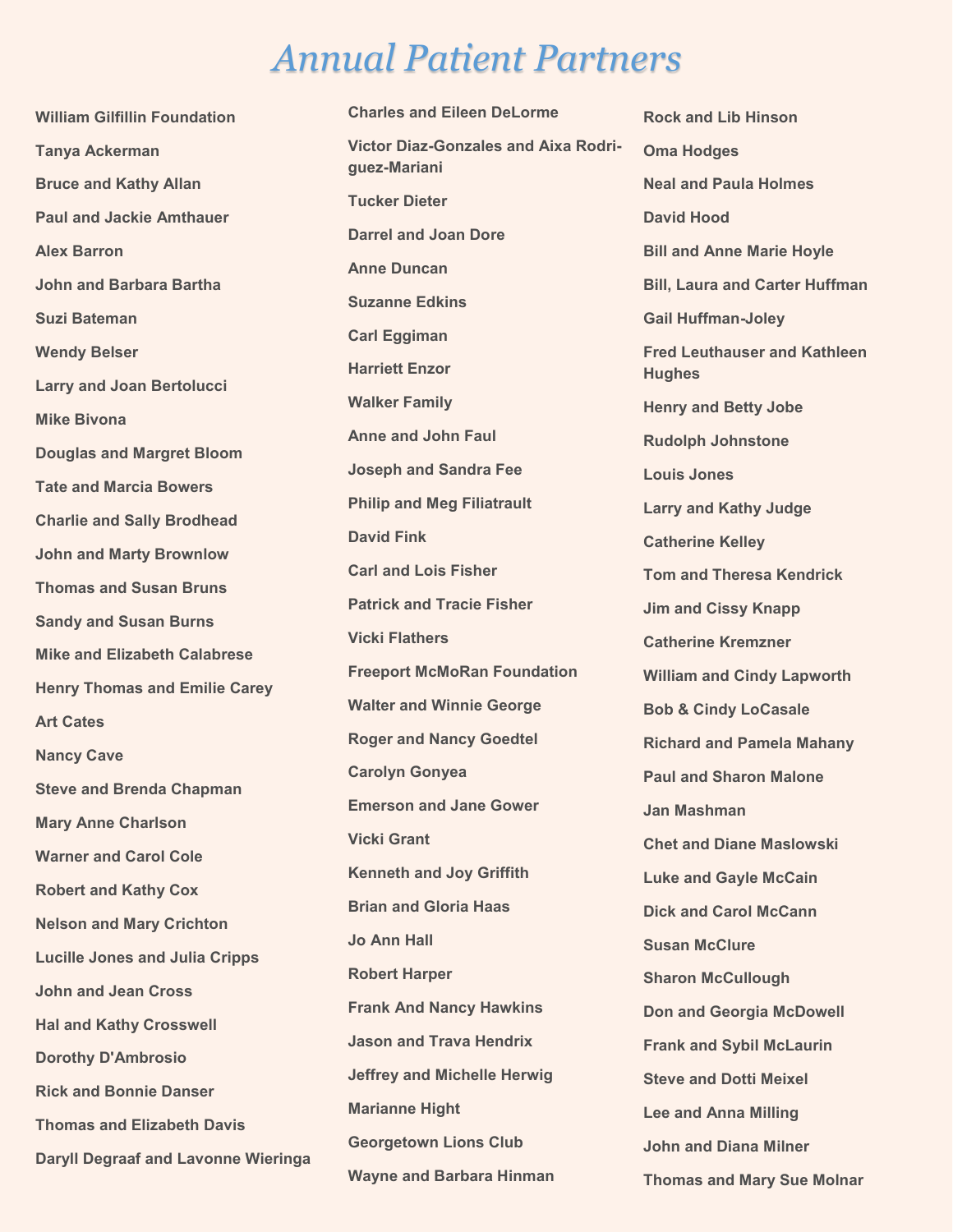# *MARK YOUR CALENDARS*   **BIGGEST EVENT OF THE YEAR!! SMC GALA APRIL 19, 2020**

 **FRANK'S OUTBACK GREAT FOOD, AUCTION ITEMS AND MORE**

#### **Welcome, New Volunteers!**

**\_\_\_\_\_\_\_\_\_\_\_\_\_\_\_\_\_\_\_\_\_\_\_\_\_\_\_\_\_\_\_\_\_\_\_\_\_\_\_\_\_\_\_\_\_\_\_\_\_\_\_\_\_\_\_\_\_\_\_\_\_\_\_\_\_\_\_\_\_\_\_\_\_\_+\_\_\_\_\_\_\_\_\_\_**

#### **Nurses:**

Janet Caruso, RN Kathy Mooney, RN Mary McDonald, RN Anne Pennington, RN Chris Sideranko, RN Jacoba Wilson, RN

## **Diabetic Educators:**

Michelle Byerly, RN Kimberly Ingersoll, RN **Interpreter:** Elaine Strong **Students:** Jamie Barnett Shakera Vanderhorst

**Physical Therapists:** Mary Abel, PT Martha Lewis, PT **Mental Health Counselor:** James Beard **Patient Ride Coordinator:** Roy Martin

#### **We are in immediate need of:**

**\_\_\_\_\_\_\_\_\_\_\_\_\_\_\_\_\_\_\_\_\_\_\_\_\_\_\_\_\_\_\_\_\_\_\_\_\_\_\_\_\_\_\_\_\_\_\_\_\_\_\_\_\_\_\_\_\_\_\_\_\_\_\_\_\_\_\_\_\_\_\_\_\_\_\_\_\_\_\_\_\_\_\_\_\_**

nurses, appointment schedulers, receptionists in Georgetown

### *LIFE'S BETTER WHEN YOU'RE DANCING*

*- Diane Hunt*

#### Diane Pringle, Zumba Instructor

Look out Smith Clinic, there's a new opportunity for your overall wellness! Zumba is now being offered Wednesdays at 1:00 pm in the front waiting room. Diane Pringle, certified Zumba instructor, has graciously volunteered to host a class for patients and volunteers. Diane says, "Zumba is for everyone. There are always modifications that can be done to accommodate all levels of fitness and it is a wonderful time to fellowship with others and just have fun."

Diane is a Zumba instructor at Tidelands HealthPoint Center and creates her own choreography. She retired from a government administrative position in Rochester, NY five years ago; and moved to Pawleys Island with her husband, who grew up in South Carolina's Lowcountry. She's had a love of dancing since her teenage years and it shows in the enthusiasm she brings to the Zumba floor.



Soon after Diane and her husband moved here, she broke her ankle. Being immobile kept her from going to the gym and very quickly led to gaining 15 pounds. When Diane went for an annual physical, she found out that the weight gain had resulted in becoming a borderline diabetic. Something needed to change and fast! Thus began her journey to start monitoring her A1C and carb intake in conjunction with a weight loss program of proper nutrition, weight lifting and cardio fitness. She was determined to put herself in an environment conducive to good health, with proper encouragement and fellowship. Zumba was just what the doctor ordered.

SMC health educator, Lizzie Ledford and her team of volunteer health coaches have been encouraging their patients to join in the Zumba fun. "The music and the simple moves are irresistible – you can't help but want to join in," says Lizzie. "Anyone can participate regardless of fitness level or dance ability. It's so much fun."

"Life isn't about waiting for the storm to pass, it's about learning to dance in the rain." - Vivian Green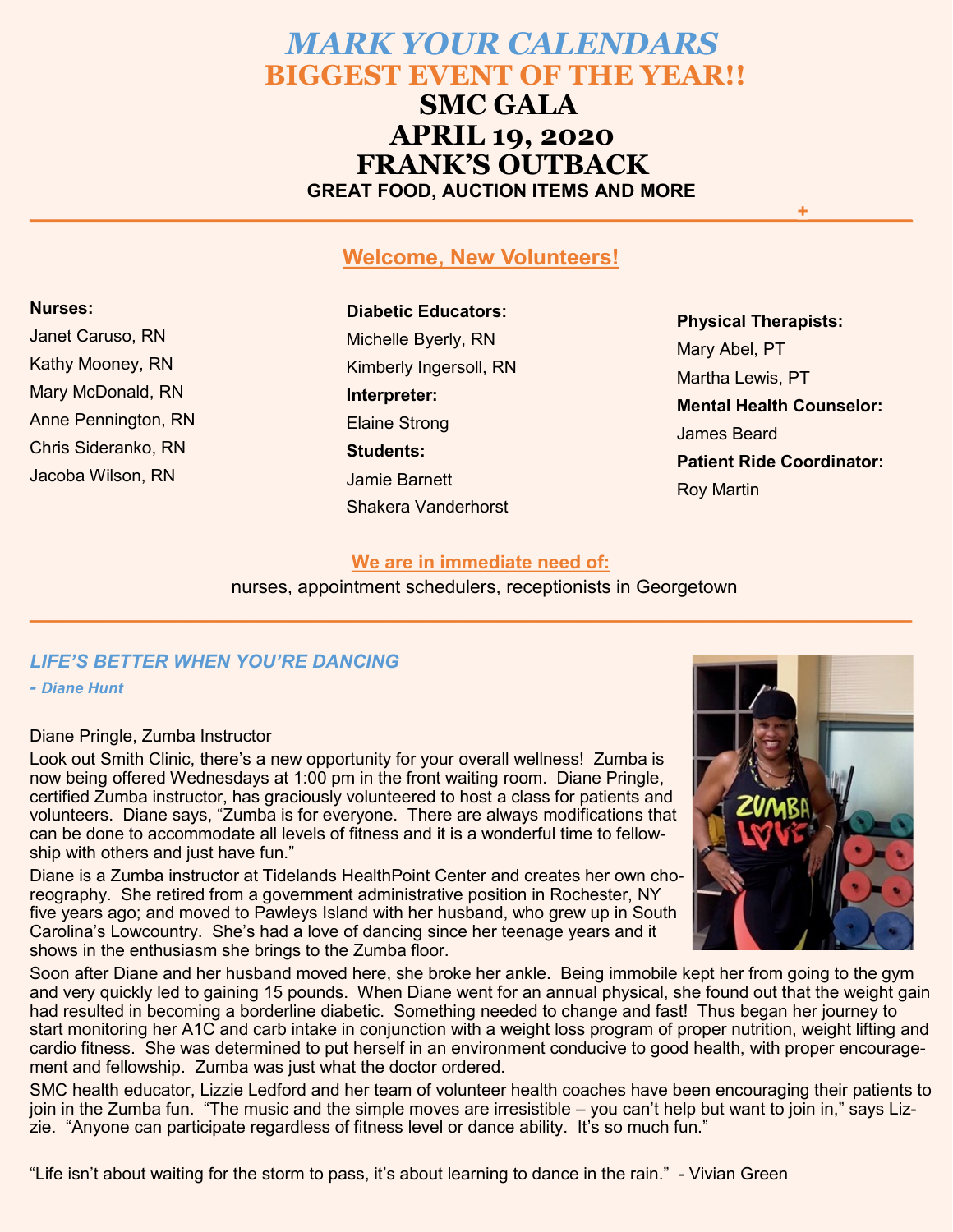# *2020 SUSTAINING PARTNERS !*

Georganne Byrd Jason and Trava Hendrix Corks, LLC Fred Leuthauser and Kathleen Hughes Theo and Janet Krapels Harold and Claudia Stowe

# *Charter Patient Partners*

Dr. Grady Adkins Chris Arnold Bruce & Betsy Bailey James Barrow Keith and Dreema Brunnemer Stephen and Janeen Casella Cohen Family Foundation Trust Perry and Lisa Collins Janice Coward Allen and Janet Duncan Evelyn Bowler John Fanning John and Anne Faul Mike and Carol Finley Anthony Gallagher George and Ruth Baxter Foundation Georgetown High School National Honor Society Pat and Patsy Givens David and Alice Gustafson Dick and JoAnn Haney Deb Harris Bruce and Gail Jacobs Jan Jones Theo and Janet Krapels Nancy Laprade

Barry and Jill Lieberman Delvin and Ellie Litman Wilson and Patricia Lowery Dr. Morgan Lowry Lucille and Edward Giles Foundation Carol Mabe James and Sherbourne McGrath Leda McIntyre Hall Donald and Callie McLaurin Henry and Charlotte Moore Teresa Nolan Denise Patrick Michael and Jeanne Quinn Carol Rahter Kathleen Raynor Bob and Jean Reinke Gayle Resetar Dick and Carolyn Riley Rotary Club Of Pawleys Island Robert and Susan Ruark Rick and Laurie Russell Esther Sharp Alex and Pat Spivey Darrell and Patricia Steagall Harold and Claudia Stowe David and Carol Streeter Tom and Susie Swatzel Jody and Anne Tamsberg The Jackson Family Vandy Foundation Waccamaw Community Foundation Waccamaw Neck Lions Club Richard and Amy Webb Doug and Trish Wimsatt